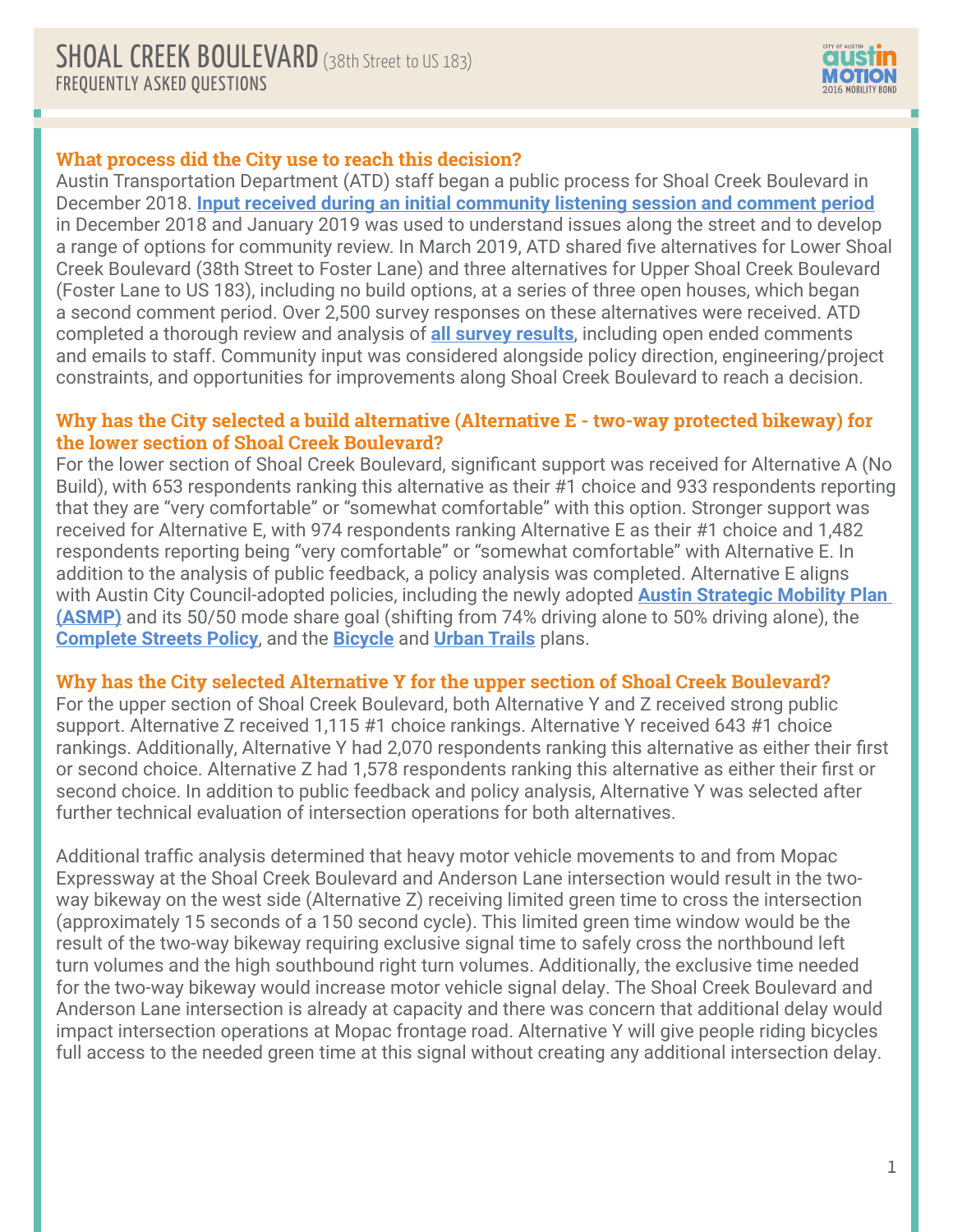## **How did the City decide which intersections will receive new pedestrian improvements as part of this project?**

During the initial December 2018 listening session and first comment period, input was solicited about issues with the street, including at existing intersections and where pedestrian crossings should be improved along Shoal Creek Boulevard. From this input, ATD staff developed intersection designs at major intersections and a list of proposed pedestrian crossing improvement locations, which were shared alongside the draft alternatives in March 2019. As part of the second survey and comment period, feedback was solicited on these proposed improvements, as well as any additional intersections that may have been missed. From the survey data collected during the second comment period, a list of pedestrian improvement locations (**[see fact sheet](https://austintexas.gov/sites/default/files/files/SCB_Fact_Sheet_Final_061819.pdf)**) was finalized. These improvements include new crossings, improvements to existing crossings, and new sidewalks.

#### **What was the preferred alternative of people who live on Shoal Creek Boulevard?**

The alternatives survey asked respondents how they use Shoal Creek Boulevard. Of those who identified as living on Shoal Creek Boulevard, the preferred alternative was Alternative A (No Build). Alternative A was the #1 choice of 205 of 292 survey respondents who said they live on Shoal Creek Boulevard.

### **How did the City communicate with property owners and residents along Shoal Creek about this project and the opportunities to share input?**

In advance of the December listening session and the March open houses, notifications were mailed to approximately 1,400 recipients along and near Shoal Creek Boulevard, inviting the community to participate in the public process. City staff posted yard signs on Shoal Creek Boulevard and shared invitations to the listening session and open houses with local media, as well as on Nextdoor, in City newsletters, and on social media. Contacts at all registered community organizations with the City's Community Registry near the project area were notified by email.

#### **Will this decision go to Austin City Council for approval?**

This project will not go to Austin City Council for approval. The selection of the build alternatives aligns with City Council adopted policies and is under the authority of the City Traffic Engineer, who makes changes to City streets to best manage mobility and safety in alignment with Council adopted policies. Project implementation will utilize both in-house operations and existing construction contracts.

#### **What process was used to screen for multiple entries on the March/April alternatives survey?**

All Internet Protocol (IP) addresses were checked for multiple responses to control for survey abuse. If an IP address had more than two responses, the most recent two were collected and included in the data set. Of 2,599 total online survey responses, 220 responses were removed for IP address abuse. IP addresses with multiple responses from Austin Transportation Department tablets at the March open houses were all included in the data set.

#### **Where can I review the survey results?**

All survey data is available on the **[project website](http://austintexas.gov/shoalcreekblvd)**.

#### **Why is the City building this project now?**

ATD initiated this project in advance of regular street maintenance, which happens on average every 10 years and is scheduled for Shoal Creek Boulevard in 2019. When roads are resurfaced, the existing lines are covered, providing a "blank slate" to reconfigure the street space if there is an opportunity to provide a safer, more accessible option for all street users. Projects can be implemented with significant cost savings by coordinating changes to a street with routine street maintenance.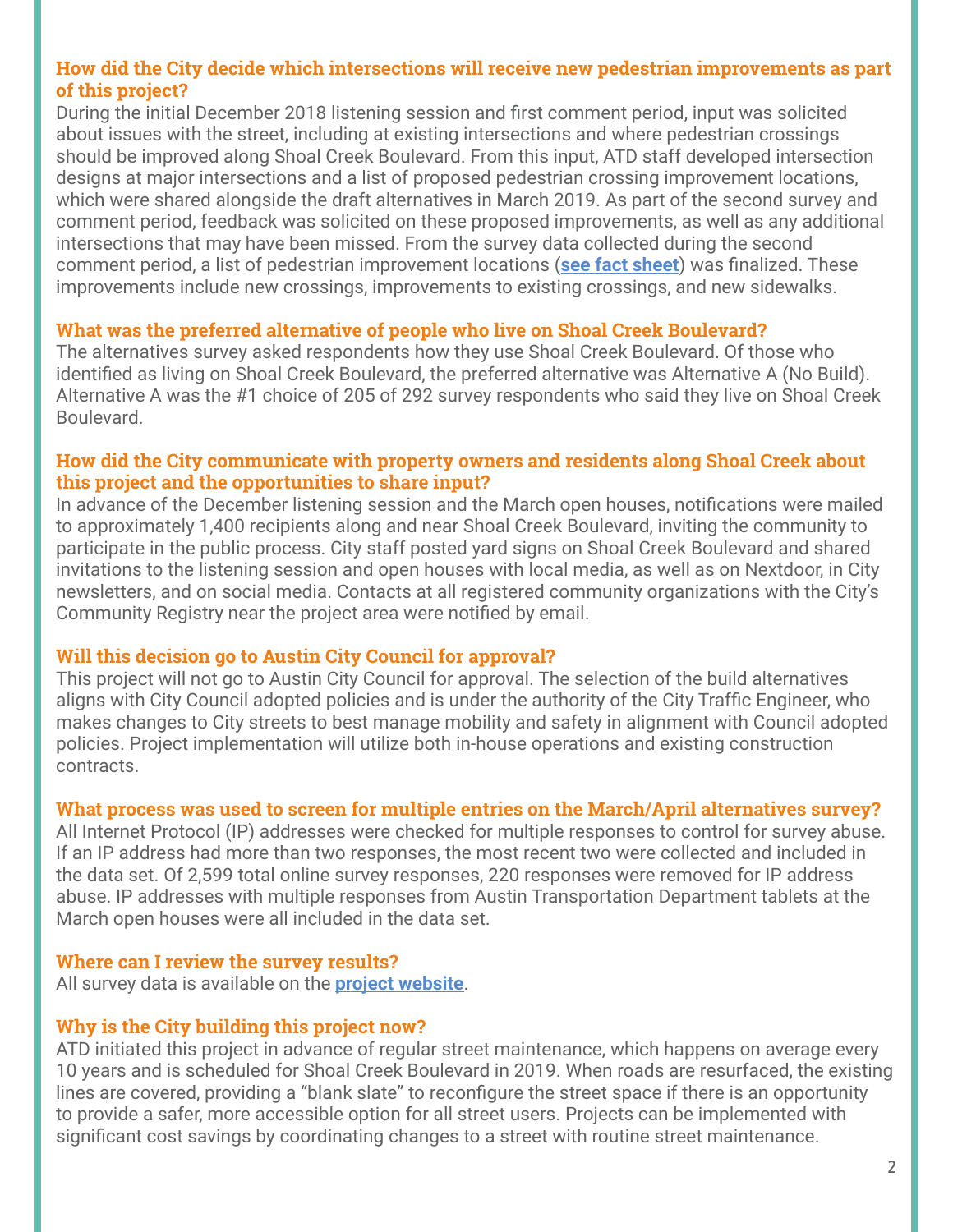## **Is the proposed underpass at 2222 included in the project?**

A new underpass presented as part of Alternative E on the west side of Shoal Creek Boulevard crossing under 2222 for people walking and people riding bicycles received high levels of overall support. The City is moving forward with this option. Further design will be required before this improvement moves into construction to ensure that codes are met, including resulting in no impact to the floodplain level. In the interim, the City will have the two-way bikeway at grade supported by bicycle signals while the underpass is being designed and constructed. Lighting of the trail underpass will also be examined further during design.

#### **How much will this project cost?**

The project is estimated to cost between \$3 million and \$4 million. The primary funding source is the Bikeways program of the **[2016 Mobility Bond](http://austintexas.gov/2016bond)**, which was passed by Austin voters in November 2016. Supplemental funding is also being contributed from partner programs, including but not limited to Sidewalks, Urban Trails, Safe Routes to School, the Pedestrian Crossings program of the 2018 Bond, and the Street Maintenance Program. Coordinated project delivery between these partners will reduce the overall cost to each program.

#### **When is construction starting?**

Construction is scheduled to begin this summer in coordination with planned street resurfacing. Project stakeholders will receive regular email updates on anticipated construction schedules, including planned locations and sequencing of work.

#### **How long will it take to build this project?**

The project is anticipated to be constructed in phases. The first phase will immediately follow street resurfacing this summer and includes the concrete and signal work necessary to activate Alternative E and Alternative Y. This first phase of construction is anticipated to take 6 - 9 months. During this first phase, construction at the intersections of 38th Street, 45th Street, Hancock Drive, and the 2222 interim design is estimated to take 2 - 10 weeks per location. The second phase of construction will include work at the remaining non-critical intersections and pedestrian improvements. In following phases, the underpass at 2222 and the proposed raised concrete curb on the lower section of Shoal Creek Boulevard will be constructed as soon as possible after the additional analysis and coordination required for these features is completed.

#### **What are the benefits of a two-way protected bikeway?**

Statistically valid survey data taken in Austin shows that only 15% of Austin's population is willing to ride in a painted bicycle lane, however 55 - 60% are willing to ride in a bicycle lane that has physical protection from motor vehicle traffic. In short, four times as many people will consider taking a bicycle trip on a street with a protected bicycle lane. Local analysis of crash data for nine similar two-way protected bicycle lanes on other Austin two-way streets shows no average increase in total bicycle crashes and a 30% decrease in crashes for all modes. Similar two-way protected bikeway projects have also seen a 2 - 3 miles per hour reduction in vehicle speeds after the project was installed.

## **Why did the width of the two-way protected bikeway change from the initial March proposal?**

In response to concerns regarding the proposed width of the two-way bikeway to accommodate existing levels of use, including high levels of recreational bicycle use, the bikeway width was increased from 10 feet to 11 feet by reducing the width of the proposed bikeway barrier to 1.5 feet and the on-street parking lane to 7.5 feet. Typical residential street parking dimensions are between 7 - 8 feet.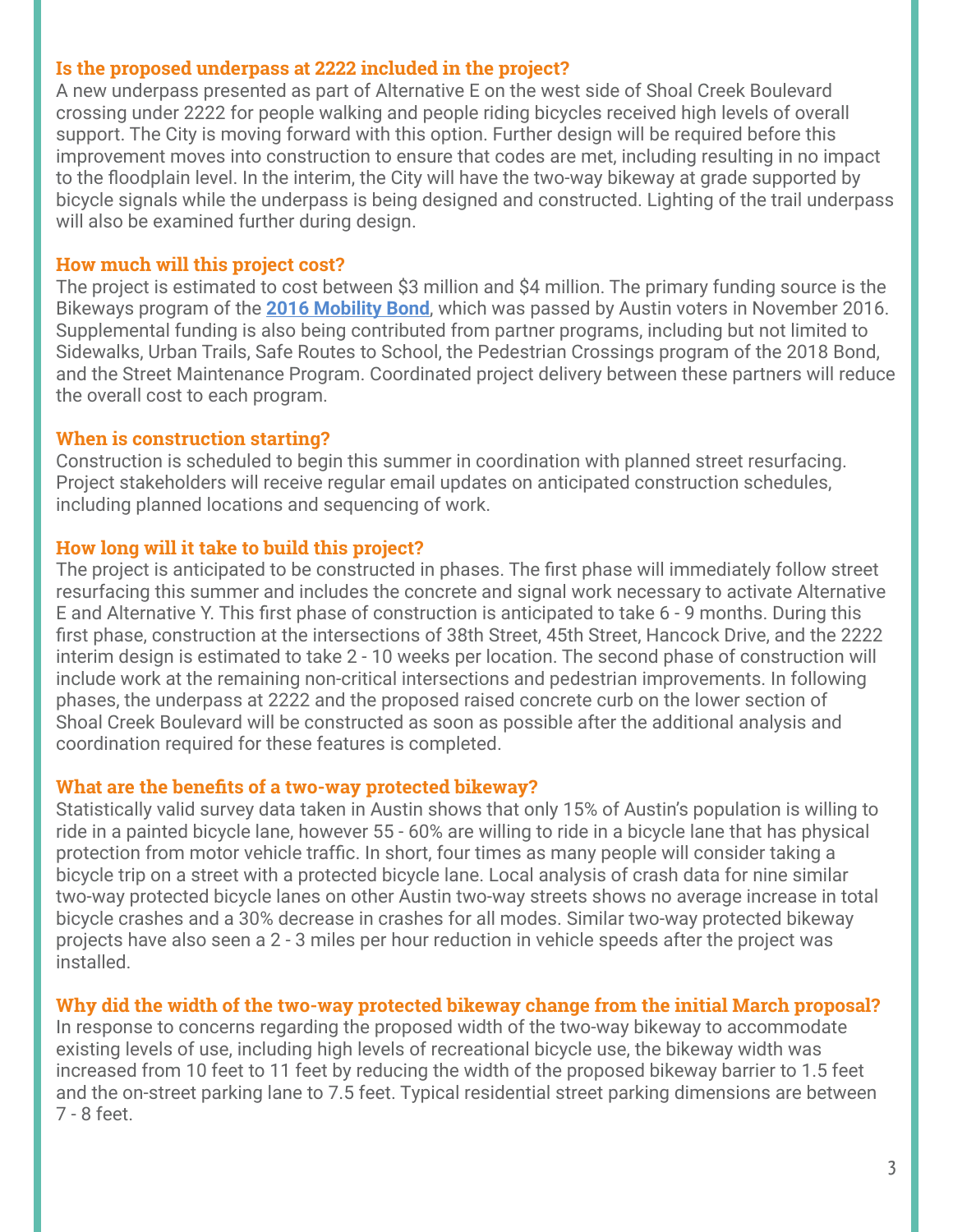## **What type of protection will you be using to separate the bikeway from the general purpose lanes?**

For the barrier on the lower section, ATD is pursuing a raised concrete curb for protection between the two-way bikeway and general purpose travel lanes. ATD is beginning a drainage study to confirm the specific design of the raised curb, which could take 6 - 12 months. In the interim, the new roadway design will be installed with concrete buttons and flex posts. In the upper section, flex posts will be used for the physical barrier for the protected bicycle lanes.

#### **Why does the City need a drainage study for the proposed raised curb on the lower section of Shoal Creek Boulevard and could the study's outcome impact moving forward with Alternative E?**

The drainage study will evaluate the proposed raised curb against requirements in Austin's Drainage Criteria Manual. The study could result in localized modification of the proposed concrete barrier, and may also necessitate that sections of the interim protection (concrete buttons and flex posts) remain to meet drainage needs. The results of the drainage study will not affect the decision to implement Alternative E.

## **If I live on the west side of Shoal Creek Boulevard, how will trash and recycling be picked up in front of my house?**

Both interim protection (traffic buttons / flex posts) and proposed final protection (raised concrete curb) will be designed so Austin Resource Recovery vehicles can access collection bins at the curb the same way they are serviced today.

# **Will the City need to buy any private property to build this project?**

The City will not need to acquire any private property or piece of private property to build this project.

## **Will the speed limit be changed as part of this project?**

The speed limit will not be changed at this time, however speeds are expected to reduce in both the lower and upper sections of Shoal Creek Boulevard with a narrower effective travel lane width and new physical bikeway protection, which will necessitate that people driving cars stay in travel lanes around curves. Similar street designs have resulted in a 2 - 3 miles per hour average speed reduction. After the project is completed, a speed study may be conducted to evaluate whether a new speed limit could be considered.

# **How will street parking be impacted by this project?**

On the lower section of Shoal Creek Boulevard, street parking will be removed on the west side of the street to make room for the two-way protected bikeway. Parking will remain on the east side of the street with some parking restrictions at the new pedestrian crossing locations. While density of parking will increase on the east side with the parking removal on the west side, no overall displacement of parking is anticipated. Average parking utilization was observed to be between 4 and 7 percent, with a maximum of 44 percent on a given block.

Access to parking for people who live along the street was a frequently raised concern. Over the last 10 years, over 100 local projects citywide have successfully consolidated parking to one side of the street to balance safety and mobility for all road users. The project is anticipated to reduce traffic speeds by 2 - 3 miles per hour and the new shorter crossing distances will provide improved opportunities to cross the street.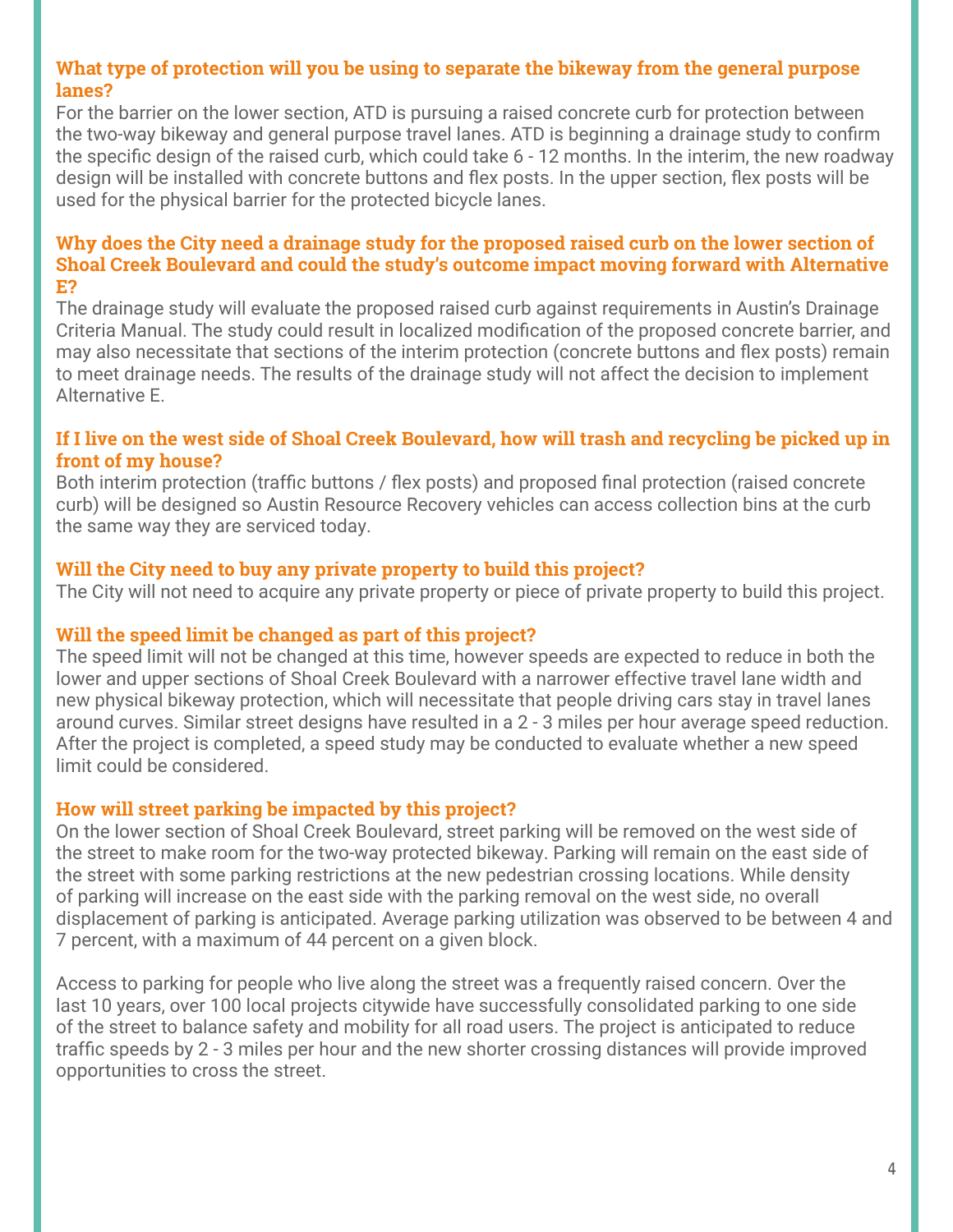# **How does this project connect to surrounding trails and bicycle facilities?**

The south end of the project will connect to the Shoal Creek Trail that currently ends just north of 38th Street and a new two-way protected bikeway over the 38th Street bridge to neighborhoods to the west of Shoal Creek. The north side of the project will connect to the recently constructed trail which connects under US 183 to the UT Pickle campus. Within the project limits, connections to cross street bike lanes will be made at intersections and pedestrian crossing islands will be installed at key locations, including Far West trail extension and Northwest District Park.

### **Will the US 183 crossing be improved as part of this project?**

Throughout the public process for this project, the City heard concerns regarding the new underpass crossing at US 183 as part of the Mopac North project, which requires trail users to cross the frontage road turnaround twice. After hearing these concerns, crews working for the Central Texas Regional Mobility Authority (CTRMA) completed construction of the trail and activated enhanced crossing features, including active warning flashers. The City has confirmed that the crossing is working as intended with these new crossing enhancements. City staff will continue to monitor the US 183 crossing.

## **Will any trees be impacted to build this project?**

Tree impacts are generally not anticipated. Detailed design of the undercrossing at 2222 will determine if any non-protected trees would be impacted or require mitigation.

## **Why isn't a new signal at 45th Street being included as part of this project?**

During both comment periods ATD received requests for a new signal at 45th Street and Shoal Creek Boulevard. Past study of a possible signal at this intersection has raised safety concerns due to the roadway curvature and available sight distance. Further feasibility of this signal will be evaluated separately from this project.

## **How do I share my feedback on this decision?**

Questions, concerns, or comments can be emailed to Emily Tuttle at **[Emily.Tuttle@austintexas.gov](mailto:Emily.Tuttle%40austintexas.gov?subject=SCB%20FAQ)**

# **UPDATED JUNE 24, 2019**

### **Why are there bicycle symbols in the general travel lanes for the Lower Shoal Creek Alternative E?**

In the second phase of public engagement Alternative E was presented with bicycle symbols in the general travel lanes to acknowledge that some confident, faster moving cyclists may continue to use the travel lane. Shared markings could be added after major intersections.

## **UPDATED JULY 12, 2019**

### **How is this project being coordinated with upcoming Austin Water Utility work between 47th Street and North Park Drive?**

Three Austin Water projects will affect portions of Shoal Creek Boulevard between 47th Street and North Park Drive that are anticipated to be constructed within the period of 2020 - 2025. Austin Transportation and Austin Water Utility are coordinating the projects to keep safe multimodal access available throughout the duration of Austin Water Utility's work and to optimize approaches for both projects to best use City resources.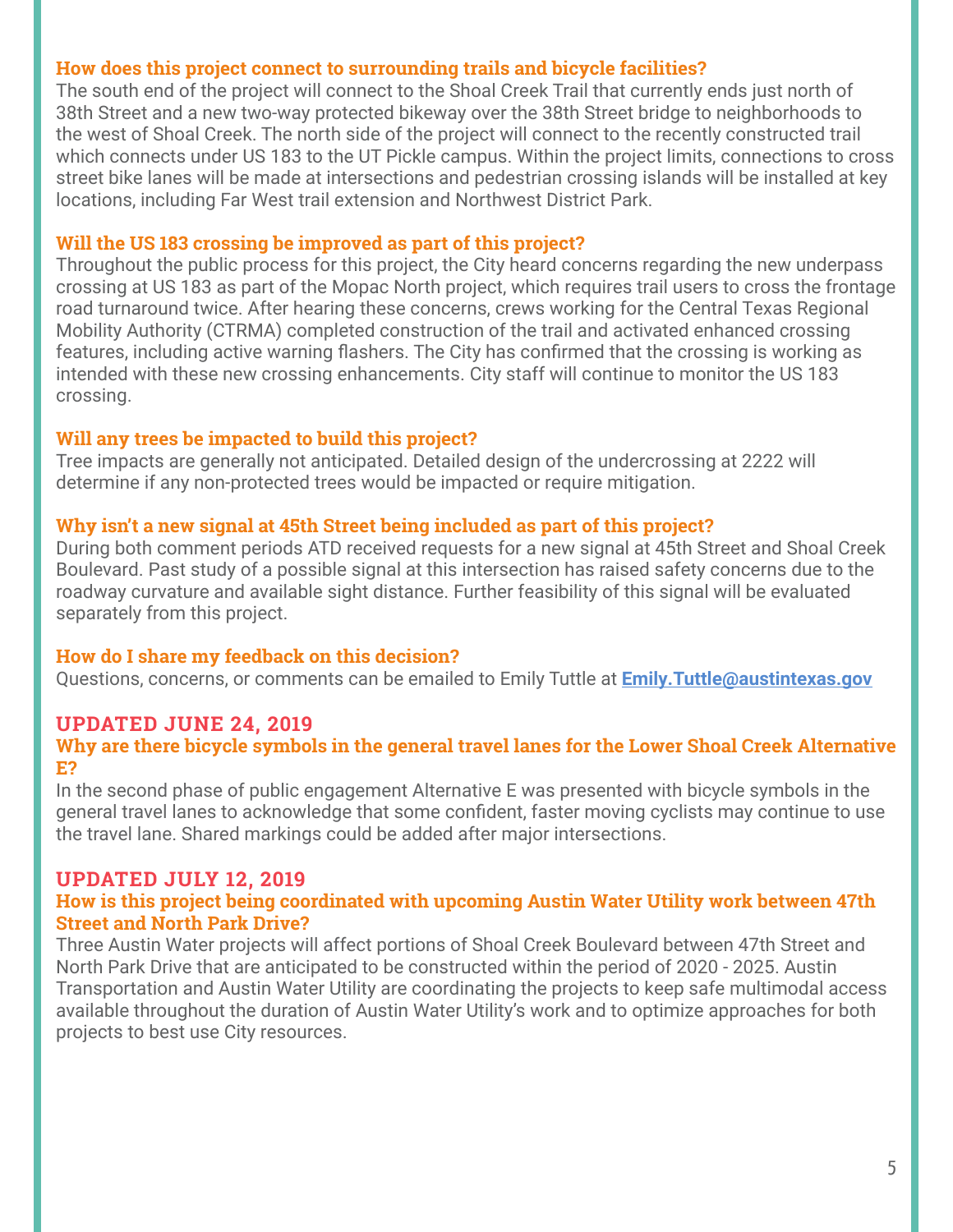# **What coordination has taken place between Austin Transportation and Austin Fire regarding the design of this project?**

Austin Transportation and Austin Fire routinely coordinate street improvements in service of public safety, both to ensure safer design for daily users of the street as well as adequate provisions for emergency response needs. Coordination is currently underway regarding the planned geometric changes to the roadway for this project.

### **How will the transition from the two-way bikeway to one-way protected bike lanes work at the intersection of Foster Lane and Shoal Creek Boulevard? What about the transition to the oneway protected bicycle lanes and the trail at US 183?**

At both locations the combination of stop control (stop signs) and new protected intersection designs will result in shorter, more predictable crossings for people walking or riding bikes. At Foster Lane, the protected intersection will allow a person on a bike traveling northbound to comfortably prepare to cross Shoal Creek Boulevard behind protective concrete curbing at the all-way stop and then proceed to the southeast corner to comfortably prepare to cross Foster Lane at the all-way stop. A similar movement would be available for a person on a bike traveling northbound approaching US 183 where there will be space to comfortably prepare to cross Shoal Creek Boulevard at the stop control. A person on a bike traveling southbound would not have to cross Shoal Creek Boulevard at either intersection.

# **UPDATED AUGUST 9, 2019**

### **Why is the street being resurfaced in segments at different times, rather than the entire length all at once?**

The location and timing of street resurfacing depends on the planned work in a particular segment of street. Segments where intersection construction will occur (US 183, Foster, 2222, 45th Street and 38th Street) will be resurfaced after the intersection construction is complete, which anticipated to be spring of 2020. Segments falling within three future Austin Water Utility (AWU) projects will be resurfaced after the underground utility work is complete, which is anticipated to be between 2020- 2025, depending on the project. In these segments, interim marking removal and spot resurfacing is being done to facilitate the installation of the new street design before AWU's projects are complete.

### **For the first phase of work in the next 6-9 months, what is the sequence of installation activity happening on the street and when?**

First, the pavement is being prepared for resurfacing and restriping. This preparatory work includes removing markings and making spot repairs. This work started in late July and will continue through August and September. Once markings are removed, the street will be resurfaced in areas where intersection or utility work is not planned near-term **[\(see the Pavement Treatment map\)](https://austintexas.gov/sites/default/files/files/Shoal_Creek_Pavement_Treatment_Map.pdf)**. Resurfacing is anticipated to start in mid-August through the end of the month. The resurfacing process requires a "cure" period after which the street markings will be installed in September/October. Intersection work is anticipated to start in early September, starting with Foster Lane, which is expected to take approximately 6-8 weeks to complete at this location. The sequence of the next intersection work will depend on crew availability, weather, and permitting and is expected to take between 1-3 months per location. Once an intersection is complete, the bikeway and pedestrian crossings in that segment will be installed and opened. The first segment of bikeway anticipated to be opened is between US 183 to Foster Ln. Additional segments will be opened as intersection work is completed. Sidewalk work will follow intersection work. To review planned sidewalk work, **[see the Pedestrian Improvements map.](https://austintexas.gov/sites/default/files/files/SCB_Fact_Sheet_Final_061819.pdf)**